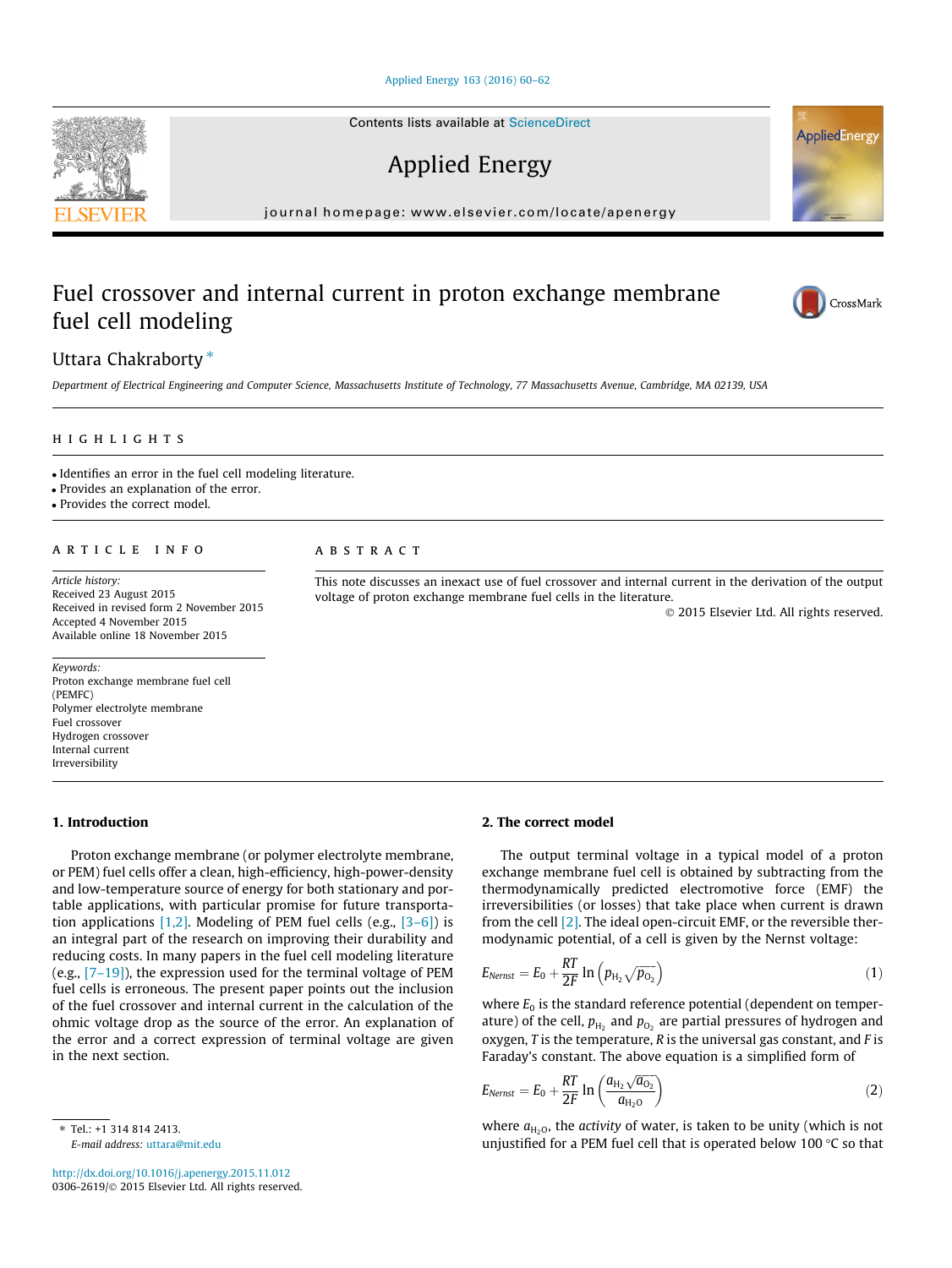liquid water is produced), and the activity of an ideal gas is expressed in terms of its pressure (or partial pressure) p:

$$
a_{\text{H}_2} = \frac{p_{\text{H}_2}}{p^0},\tag{3}
$$

$$
a_{0_2} = \frac{p_{0_2}}{p^0},\tag{4}
$$

where  $p^0$  is the standard pressure (1 atm).

Four types of irreversibilities [2] are usually considered:

1. Activation losses explained by the reaction kinetics taking place on the surface of the electrode:

$$
\eta_{act} = \frac{RT}{\alpha nF} \ln \left( \frac{i_{den}}{i_{0,den}} \right) \tag{5}
$$

where  $\alpha$  is the electron transfer coefficient,  $n$  is the number of moles of electrons transferred for every mole of hydrogen participating in the reaction,  $i_{den}$  is the current density, and  $i_{0,den}$  the exchange current density (with  $i_{den} > i_{0,den}$ ).

2. Concentration loss (or mass transport loss) arising out of the change in concentration of the reactants at the surface of the electrodes as the fuel is used:

$$
\eta_{conc} = -B \ln \left( 1 - \frac{i_{den}}{i_{limit, den}} \right) \tag{6}
$$

where  $B$  is a constant and  $i_{limit, den}$  is the limiting current density (with  $i_{den} < i_{limit, den}$ ).

3. Ohmic loss due to the electronic and ionic resistance (resistance of the electrodes, the interconnects, the electrolyte, and the conducting resistance between the membrane and the electrodes):

$$
\eta_{ohm} = i_{den} r_{area} \tag{7}
$$

where  $r_{area}$  represents the area-specific resistance (dependent upon temperature).

4. Loss due to fuel crossover (waste of hydrogen fuel passing through the electrolyte) and internal current (waste of electrons passing through the electrolyte). Let  $i_{n,den}$  represent the current density for the combined effect of fuel crossover and internal current.

Under the standard assumptions, approximations and limitations in the fuel cell modeling literature (e.g., [2]), the output voltage,  $V_{cell}$ , of a cell is given by the following equation:

$$
V_{cell} = E_{Nernst} - \frac{RT}{\alpha nF} \ln \left( \frac{i_{den} + i_{n,den}}{i_{0,den}} \right) + B \ln \left( 1 - \frac{i_{den} + i_{n,den}}{i_{limit,den}} \right) - i_{den} \times r_{area}.
$$
\n(8)

Refs. [7–19] all gave an output voltage expression almost identical to Eq. (8) of the present paper (ignoring notational differences and the obvious difference between a single cell and a stack), but in those papers an error crept into the ohmic loss term: the ohmic loss was accounted for in those papers by

$$
(i_{den}+i_{n,den})\times r_{area}.
$$

The internal current is used to model the undesired passage (leakage) of electrons from the anode through the electrolyte (not through the external circuit) onto the cathode. The fuel crossover event is used to describe the undesired passage of fuel (hydrogen molecules, not hydrogen ions) through the electrolyte, from the anode to the cathode. Thus fuel crossover and internal current can be thought of as components that are ''stolen" or ''lost" from the external (load) current. It is common practice in the literature (e.g.,  $[2]$ ) to consider the effect of fuel crossover as equivalent to that of the internal current, thereby lumping the two effects into a single phrase. The crossing over, or permeation, of the fuel (hydrogen) from the anode to the cathode via the electrolyte (membrane) takes place not as a result of any electrical potential difference (voltage gradient), but because of a concentration gradient of hydrogen. In other words, hydrogen crossover is the diffusion of uncharged  $H_2$  through the membrane, as opposed to the conduction (through the membrane) of charged  $H^+$  (protons) under the influence of an electric field. If we call the fuel crossover and internal current ''bad" current, then the internal ohmic resistance is used to model the resistance offered to the flow of the ''good" current by the material of the electrodes and the interconnections and by the electrolyte (specifically, electrical resistance by the electrodes to the flow of electrons and electrical resistance by the electrolyte to the flow of hydrogen ions). The ''good" or useful current and the ''bad" or useless current are disjoint or orthogonal in nature, so far as the ohmic resistance is concerned (the ''bad" current does affect the reactant and product concentrations and the reaction kinetics, though). Thus it does not make sense to add the ''bad" current to external (load) current in computing the irreversible ohmic drop. (At open circuit, when the ''bad" current is non-zero even though the ''good" current is zero, the ohmic drop is zero.)

### 3. Conclusion

This paper analyzed an inaccuracy in a proton exchange membrane fuel cell model that has long been circulating in the literature. An incorrect application of the fuel crossover and internal current in the derivation of the ohmic loss was shown to be the cause of the error. While this discussion is valid in general for hydrogen–oxygen fuel cells such as solid oxide fuel cells and proton exchange membrane fuel cells, the internal current and fuel crossover effects at open circuit are more pronounced for PEM fuel cells which operate at a much lower temperature than solid oxide fuel cells.

In the papers where the same model is used in different computational algorithms [7–12,14,17], the error in the model has the same effect on all the algorithms, and therefore the presence of the error does not invalidate the findings in those papers about the relative performance of the competing algorithms.

#### Acknowledgements

The author is grateful to two anonymous reviewers for their helpful comments.

#### References

- [1] [Wang Y, Chen KS, Mishler J, Cho SC, Adroher XC. A review of polymer](http://refhub.elsevier.com/S0306-2619(15)01453-1/h0005) [electrolyte membrane fuel cells: technology, applications, and needs on](http://refhub.elsevier.com/S0306-2619(15)01453-1/h0005) [fundamental research. Appl Energy 2011;88:981–1007.](http://refhub.elsevier.com/S0306-2619(15)01453-1/h0005)
- [2] [Larminie J, Dicks A. Fuel cell systems explained. 2nd ed. Chichester: Wiley;](http://refhub.elsevier.com/S0306-2619(15)01453-1/h0010) [2003.](http://refhub.elsevier.com/S0306-2619(15)01453-1/h0010)
- [3] [Banerjee R, Bazylak A. Modeling heat transfer through phase-differentiated](http://refhub.elsevier.com/S0306-2619(15)01453-1/h0015) [nano-scale constructions of polymer electrolyte membrane fuel cell](http://refhub.elsevier.com/S0306-2619(15)01453-1/h0015) [microporous layers. Int J Heat Mass Transfer 2016;92:131–8.](http://refhub.elsevier.com/S0306-2619(15)01453-1/h0015)
- [4] [Noguer N, Candusso D, Kouta R, Harel F, Charon W, Coquery G. A PEMFC multi](http://refhub.elsevier.com/S0306-2619(15)01453-1/h0020)[physical model to evaluate the consequences of parameter uncertainty on the](http://refhub.elsevier.com/S0306-2619(15)01453-1/h0020) [fuel cell performance. Int J Hydrogen Energy 2015;40:3968–80](http://refhub.elsevier.com/S0306-2619(15)01453-1/h0020).
- [5] [Cheddie D, Munroe N. Review and comparison of approaches to proton](http://refhub.elsevier.com/S0306-2619(15)01453-1/h0025) [exchange membrane fuel cell modeling. J Power Sources 2005;147:72–84](http://refhub.elsevier.com/S0306-2619(15)01453-1/h0025).
- [6] [Mann RF, Amphlett JC, Hooper MAI, Jensen HM, Peppley BA, Roberge PR.](http://refhub.elsevier.com/S0306-2619(15)01453-1/h0030) [Development and application of a generalised steady-state electrochemical](http://refhub.elsevier.com/S0306-2619(15)01453-1/h0030) [model for a PEM fuel cell. J Power Sources 2000;86:173–80](http://refhub.elsevier.com/S0306-2619(15)01453-1/h0030).
- [7] [Gong W, Yan X, Liu X, Cai Z. Parameter extraction of different fuel cell models](http://refhub.elsevier.com/S0306-2619(15)01453-1/h0035) [with transferred adaptive differential evolution. Energy 2015;86:139–51.](http://refhub.elsevier.com/S0306-2619(15)01453-1/h0035)
- [8] [Askarzadeh A, Coelho L. A backtracking search algorithm combined with](http://refhub.elsevier.com/S0306-2619(15)01453-1/h0040) [Burger's chaotic map for parameter estimation of PEMFC electrochemical](http://refhub.elsevier.com/S0306-2619(15)01453-1/h0040) [model. Int J Hydrogen Energy 2014;39:11165–74.](http://refhub.elsevier.com/S0306-2619(15)01453-1/h0040)
- [9] [Besseris GJ. Using qualimetric engineering and extremal analysis to optimize a](http://refhub.elsevier.com/S0306-2619(15)01453-1/h0045) [proton exchange membrane fuel cell stack. Appl Energy 2014;128:15–26](http://refhub.elsevier.com/S0306-2619(15)01453-1/h0045).